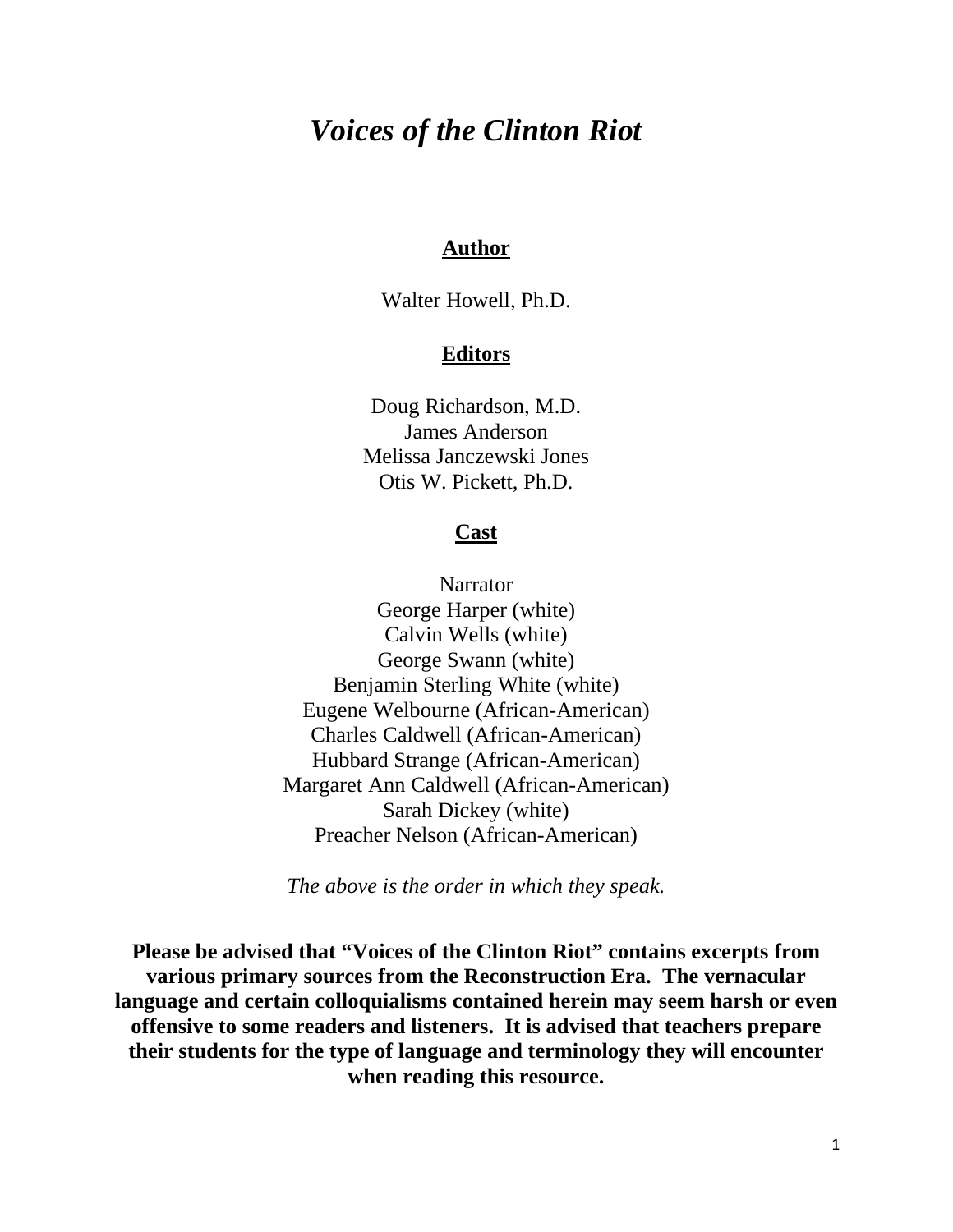### **Script**

## *Voices of the Clinton Riot*

**Narrator:** After the South's devastating loss in the Civil War, the former Confederate states had to reorganize and reform under a process known as Reconstruction. Mississippi was forced to submit to federal authority. Former slaves outnumbered whites by 60,000 in the state, and in Hinds County, their majority was more than two to one. Freedmen flocked to the Republican Party, which won control of state and county governments in 1870.

Republican domination continued until 1875 when legislative and county elections were scheduled. By this time, federal resolve to ensure equality for emancipated slaves had weakened. When whites in Mississippi moved to regain control of state government, Clinton became a battle ground in the struggle to end Reconstruction and eliminate African-American representation in Mississippi politics.

The Hinds County Democratic Party met in Raymond in August of 1875 to select candidates for the November election. These Democrats also adopted what would be later called the "Mississippi Plan," a strategy to justify the elimination of African-Americans from government by any means necessary.

The inevitable bloody results of the Mississippi Plan occurred during a Republican political rally near Clinton, Mississippi, on September 4, 1875. Historians call it "the Clinton Riot," and it was followed by "the Clinton Massacre."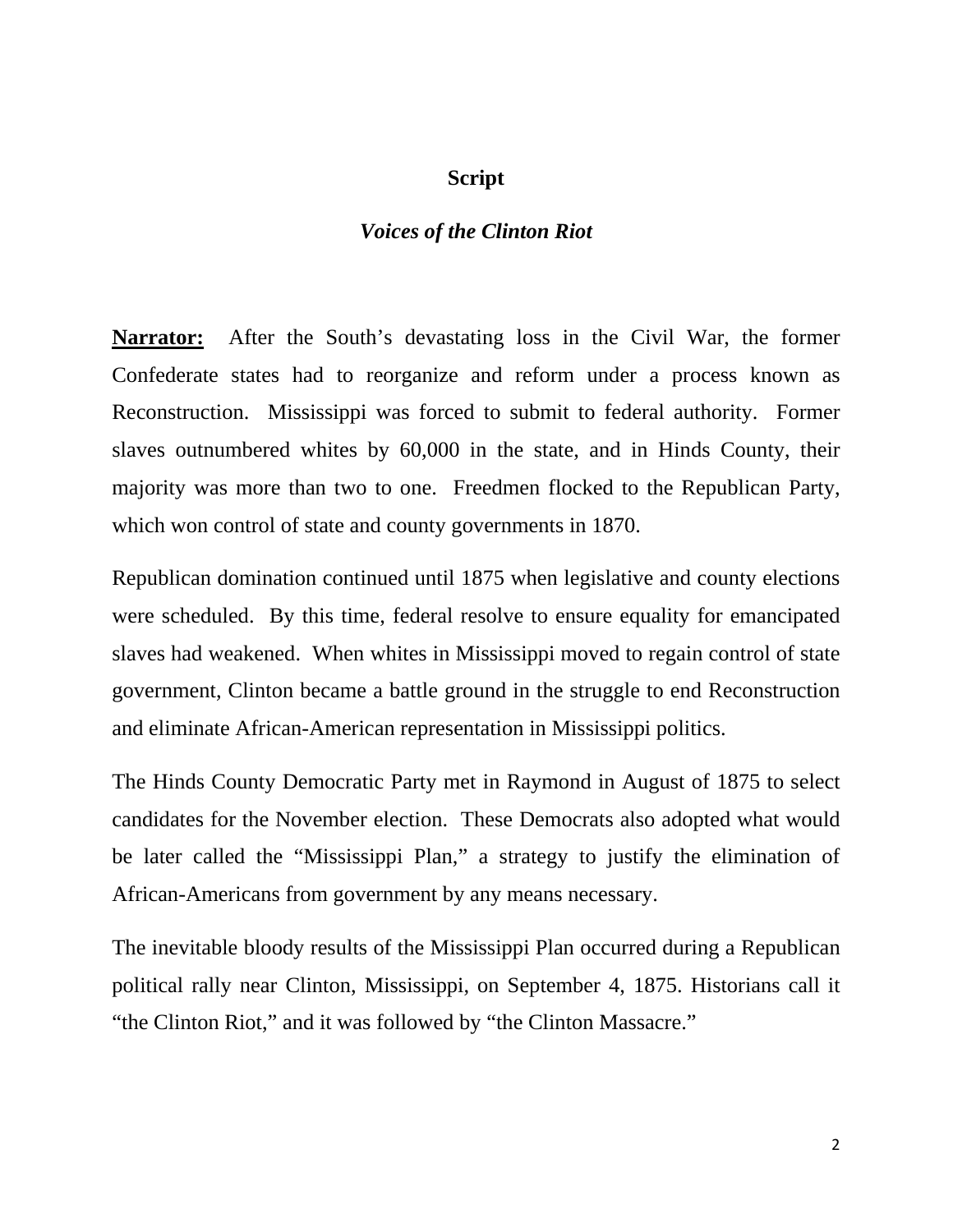**Narrator:** There were many witnesses to what happened in Clinton on that day over 140 years ago. Personal accounts were reported in local newspapers, in one historical journal, and in testimony before a US Senate investigating commission – the Boutwell Committee. Though the accounts differ, each gives us some understanding of what happened that day. These are…

## **All Speakers:** "**The Voices of the Clinton Riot."**

**Narrator:** George Harper was a zealot for the Democratic Party. He described "The Mississippi Plan" in the *Hinds County Gazette,* a weekly newspaper he published in Raymond, Mississippi.

**George Harper:** "There are those who think that the leaders of the radical party have carried this system of fraud and falsehood just far enough in Hinds County, and that the time has come when it should be stopped – peacefully if possibly, forcibly if necessary, whenever the radical speakers proceed to mislead the negroes, and open with falsehoods, and deceptions, and misrepresentations, that the committee stop them right then and there and compel them to tell the truth."

"I can tell you the old hills in this part of Hinds [County] fairly echoed and reechoed with the cries and shouts of a people determined to be free, determined to throw off, at whatever cost, an infamous government and corrupt officials."

**Narrator:** After the meeting of the Democratic Party in Raymond, Mississippi, Charles Caldwell, a state senator and chairman of the Republican Party in Hinds County, organized a political rally at Clinton on September 4, 1875, to identify Republican candidates for county and legislative offices. Caldwell invited the Democrats to send a representative to the Clinton rally, hoping his gesture of bipartisanship would discourage the rowdier elements of the Democratic Party from interrupting the Republican gathering.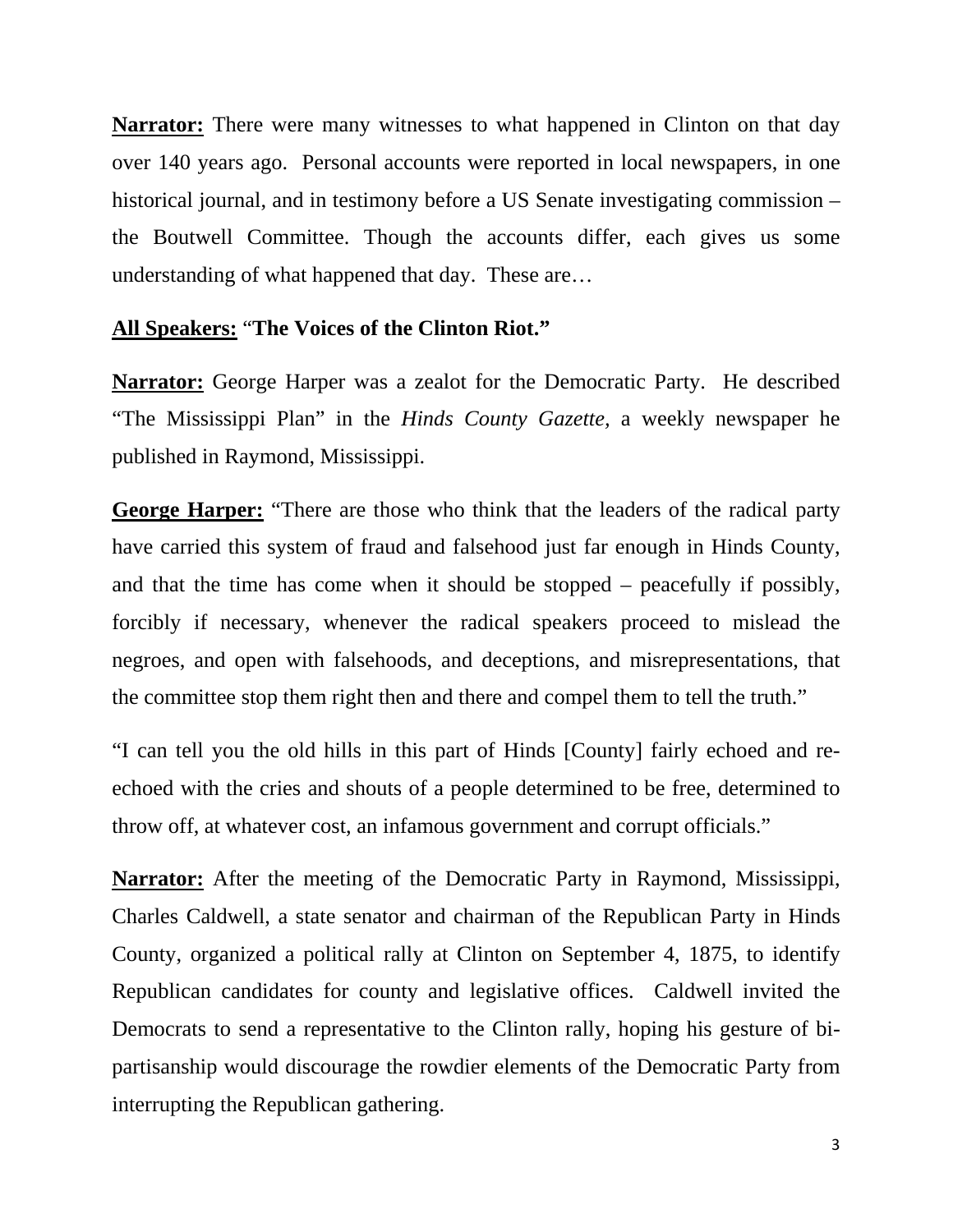**Narrator:** The Republican rally was held on the grounds of the old Moss Hill plantation, which was just northwest of downtown Clinton. Senator Caldwell specified that no weapons or alcoholic beverages were allowed on the grounds, and he recruited a small cadre of Republican constables to enforce these rules.

Calvin Wells, head of the Hinds County Democratic Party, was at Moss Hill on the day of the rally, and he gave the following account:

**Calvin Wells:** "Judge Johnston spoke for about an hour for the Democrats and Mr. Fisher for the Republicans had replied for about fifteen minutes when the disturbance took place. Charles Caldwell was very near me, and as soon as he saw the disturbance begin, he went hurriedly and placed himself between the belligerents, a few white men on the west side facing east and an immense horde of negroes facing them and only a few feet apart."

"Caldwell had no arms as far as I saw but was going between the belligerents gesturing with his walking cane on the negroes, and seeming to be counseling with the whites."

"Hardly had Caldwell extricated himself from between the men when the negroes pressed on toward the white men in a belligerent and threatening manner. I saw Frank Thompson shoot as rapidly as he could fire his pistol until he emptied it, as did also his comrades I think, and then they were at the mercy of the negroes."

**Narrator:** George Swann also attended the rally and gave the following testimony:

**George Swann:** "Judge Johnston's speech was good, temperate, received with patient attention by the audience. Fisher begins to speak; he congratulates the audience at the calm, peaceful character of the meeting, expressed hope that the state of things might continue to the end of the canvass."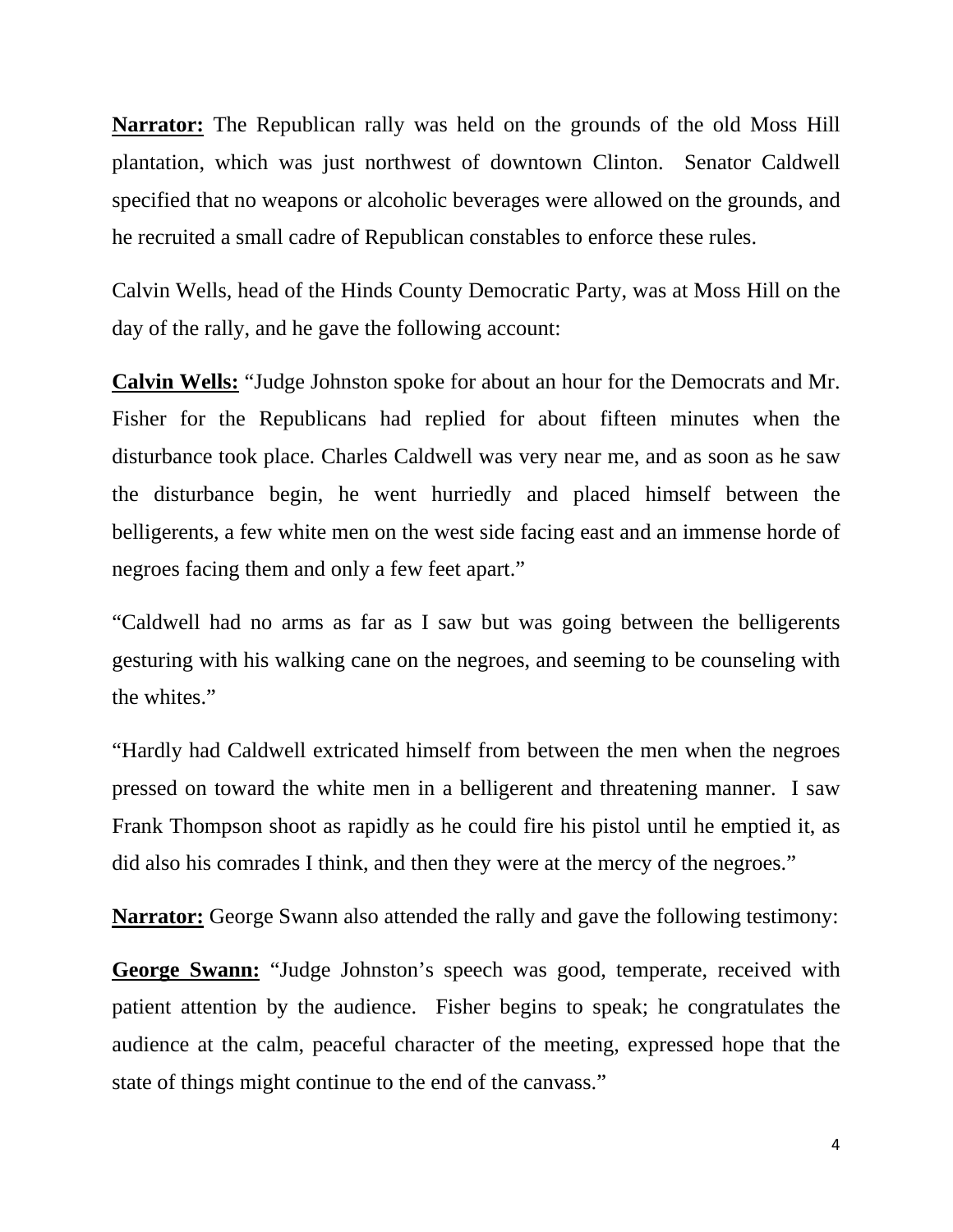**George Swann:** "Then I heard a voice to my right…"

**[Voice from the crowd]: "It would be so if you would stop telling your damned lies."**

**George Swann:** "I asked Colonel Lake the identity of the person who made the remark and a man to his left turned on me and said…"

**[Voice from the crowd]: "That remark was made by my brother. If you want to know, his name is Neal."** 

**George Swann:** "Just then another man approached, shaking his hand in an angry way and said..."

## **[Voice from the crowd]: "I made it; have you anything to say to me?"**

**George Swann:** "Shortly thereafter, I noticed a general commotion in the crowd and a movement toward the direction of the bottom. Charles Caldwell made a considerable effort to get the crowd to stand still and hear the speaking. He got off the stand with the view to get the crowd to return."

"I hear the crack of a pistol shot, then cracks of good many more; then, an immense rush in the crowd and shrieks of women. The crowd pushed me along twenty to thirty yards and then the crowd surged along across the hill. The main firing took place where it commenced at the bottom."

**Narrator:** Benjamin Sterling White was a 38 year old former Texas Ranger who had settled in Raymond after the Civil War. He and George Harper were both Democrats, but each man gave a different account of what happened that day."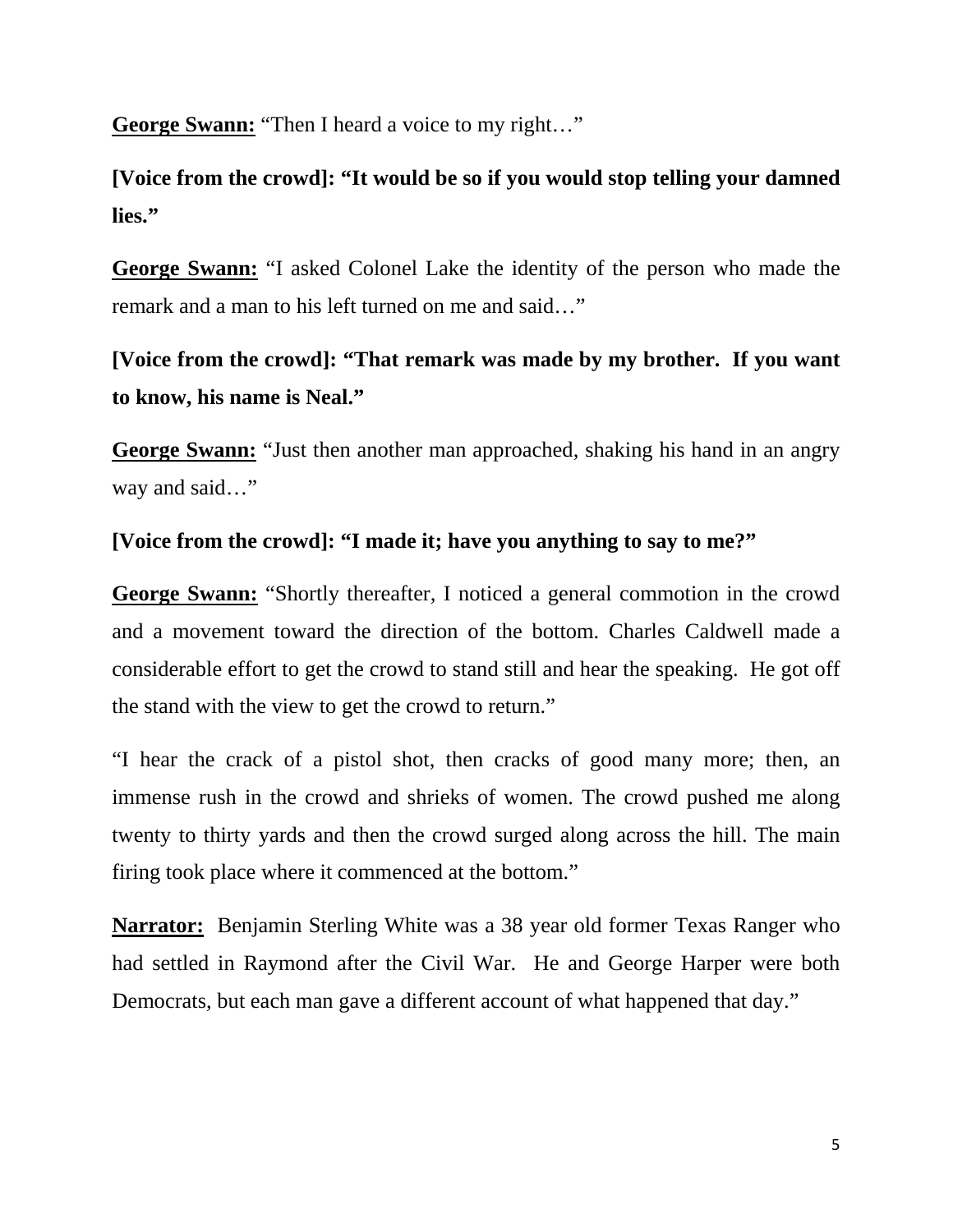**Benjamin Sterling White:** "Some of the white boys had been drinking. I went to them and told them not to touch any more whiskey. I told them it was plain to them that the negroes meant trouble and would use any pretext to start it."

"I returned later and saw two of them going off down the hill. I asked them where they were going, and they replied, 'We have a bottle of whiskey down there.'"

**George Harper:** "There was no bottle of whiskey in the origins of the affair, as has been charged. No Raymond man knows any such thing. The young men charged with having one all deny [it]."

**Benjamin Sterling White:** "As soon as Fisher began to speak the group of Raymond men is surrounded by a crowd of negroes headed by Eugene Welbourne, Sam Caldwell, and Charles Caldwell, Junior."

"Fisher had been speaking about eight minutes when someone in the upper part of the crowd made a remark. I sought out that man, Neal and told him he must make no remarks in that crowd."

"Soon I noticed a rush of negroes to a bottom about a hundred yards north of the stand. I tell the Raymond men at the stand to remain. I leave Sivley and Thompson at the stand. I see a crowd of negroes pressing on the whites. Caldwell appeared and he was followed by about a hundred negroes."

**Charles Caldwell:** "Stop this damned fuss here. I am going to have it stopped. Get out of here you damned rascals and stop this noise!"

**Benjamin Sterling White:** "Then I hear a drum beat, then the firing started. I saw not less than three hundred negroes with pistols in their hands. They seemed to be especially after Martin Sivley and myself."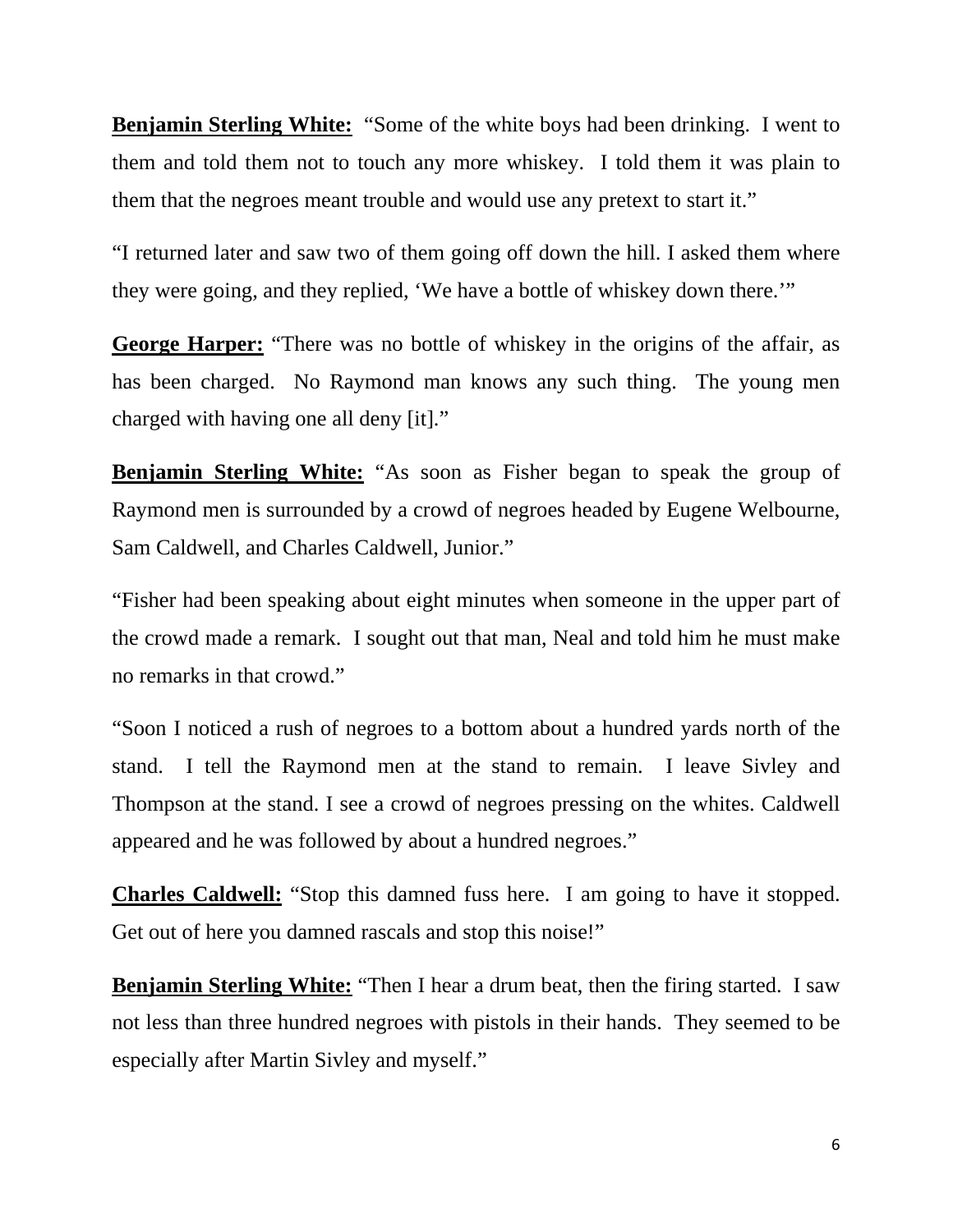**George Harper:** "The affair was brought about like this: At some distance from the speaker's stand, there was an intoxicated young man. He had taken his drinks in Clinton and none on the ground. A colored man called Senator Caldwell's attention to the intoxicated man, and he, supposing that a row might ensue, or that the intoxicated man might interrupt the meeting, proceeded in great haste to the spot where the intoxicated man stood."

**Narrator:** According to George Harper, the white men with the intoxicated man assured Caldwell and others that they would take care of their companion and would remove him from the grounds.

**George Harper:** "The negroes, however, were greatly excited as they arrived and most of them came up with pistols drawn, and soon the shout was raised…"

## **[Voices from the crowd]: "Kill them, kill the damned Democrats."**

**George Harper:** "The intoxicated man and his companions and the half dozen other whites who came up and joined them, endeavored to pacify the blacks, assuring them that nothing had occurred that should bring on any difficulty and they would take the intoxicated man away. But the assurances would not do."

"The blacks were for a fight, so the black crowd assumed tremendous proportions. It commenced pressing on the little party of whites, cursing and swearing bitterly, shaking fists, brandishing clubs and knives, and cocked pistols. At that time, not a pistol had been shown by the whites, while deadly weapons glistened all over the crowd of blacks."

"The drum beat. The firing commenced."

**Narrator:** Eugene Welbourne, a 27 year old former slave, gave this testimony: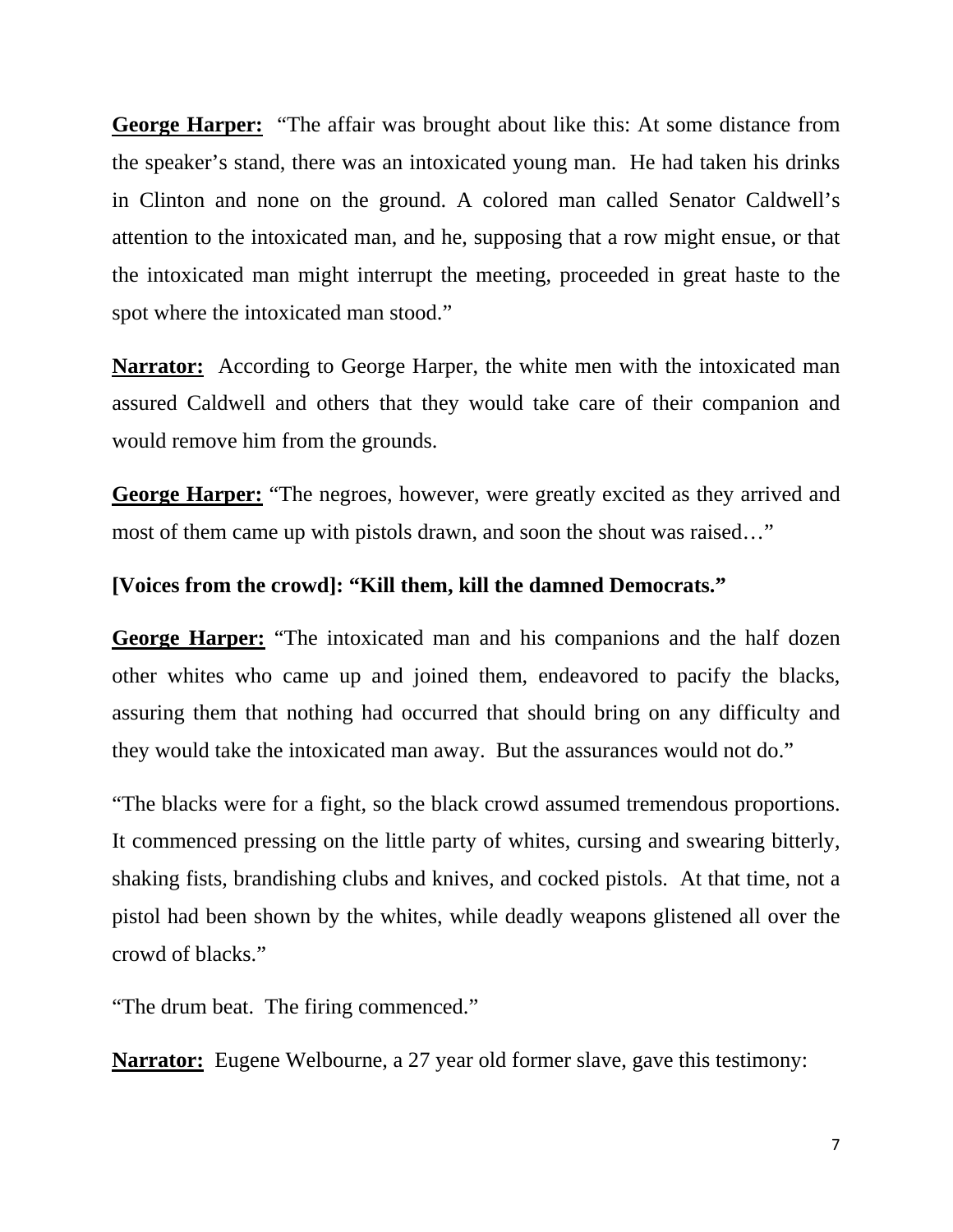**Eugene Welbourne:** "When Captain Fisher came to the stand, I was about twenty feet from him. There were a couple of young men standing in front of me – Sivley and Thompson of Raymond. These gentlemen, we understood, were a committee sent from Raymond in the event that the Republican speakers told anything there that was not so, they had a right to contradict them and make them stop."

"I went and saw Senator Caldwell, and called his attention to these fellows. Thompson had a bottle of whiskey in his hand. He was drinking and every now and then would say, 'Stop your damn lying.'"

**Eugene Welbourne:** "Aleck Wilson went up to Thompson and said, 'Mr. Thompson, you must not go on that way.' He told Thompson he was a peace officer and would have to arrest him if he did not stop. When Wilson said that, about twenty or thirty of the Raymond crowd got together around Thompson."

"Mr. Thompson told Mr. Wilson that he was going to do whatever he pleased. Then Wilson attempted to arrest him and instantly Thompson pulled out his pistol and shot him down, every man in that line pulled out their pistols and began to fire into the crowd."

**Narrator:** Charles Caldwell's eyewitness account of the Clinton Riot was printed in the *Weekly Mississippi Pilot,* a Republican newspaper, a week after the riot.

**Charles Caldwell:** "Judge Johnston had spoken for about an hour to an audience of over two thousand, all of whom listened attentively. Captain Fisher then ascended the stand and commenced speaking. In about five minutes someone called the speaker a liar."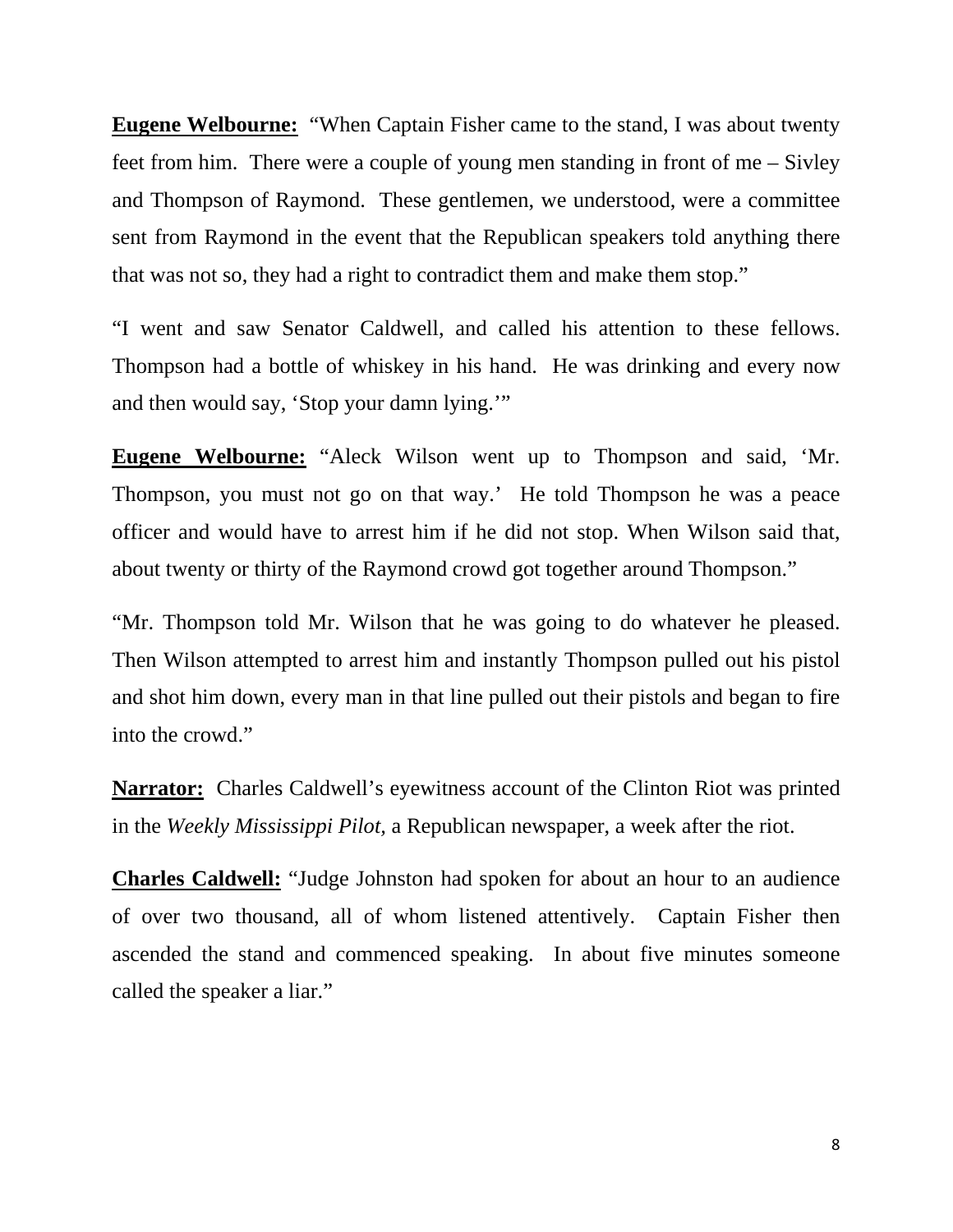**Charles Caldwell:** "I proceeded to the spot and asked what was the matter. A policeman said this man Thompson had drawn a pistol on one of the colored men who was marshalling the procession using certain offensive epithets."

**Charles Caldwell:** "I remarked, 'my young friend, for God's sake don't disturb this meeting.' I saw that the feelings were strong and so determined that I called on some other white men to assist me in preserving the peace. No one responded."

"I saw Neal, Wharton, and Thompson draw their pistols and I stepped up to Neal, telling him 'that would not do.' I did the same with Thompson and they put their weapons back in their pockets. In a few minutes they drew them out again; then the shooting began."

"I saw Thompson shoot the first shot that was fired, pouring some four or five shots into the crowd of which he formed a part. At this time the firing became general."

"The colored people soon concentrated at this point, when the white liners dispersed and the firing ceased; soon, however, I heard shooting at the east end of the speaker's stand, which continued for some time and seemed to be general, this is, in every direction each of where I was."

"I saw two colored men wounded – one shot very seriously and the other was almost dead. I saw several other colored men who were wounded more or less."

"I have since learned of the deaths of Charles Chilton, Martin Sivley, Frank Thompson, whites, and Alexander Wilson, Louis Hargrove, and the son of Samuel Anthony and another boy, whose name is not known to me [blacks]."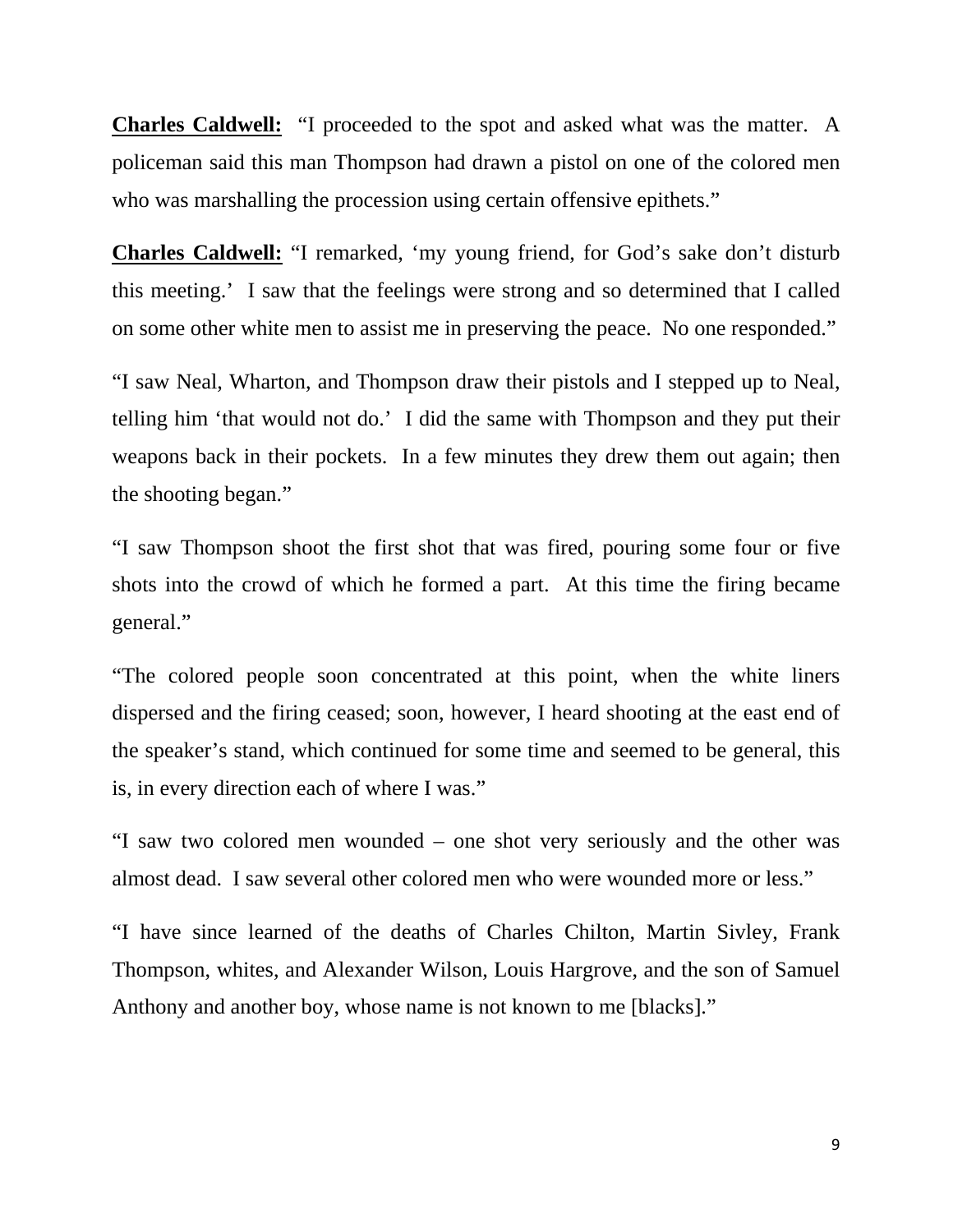**Narrator:** Amid the chaos and bloodshed of the riot, there were individual acts of heroism, by both blacks and whites. Charles Chilton, a white Republican who lived near Moss Hill, was shot in the back by an unknown assailant while guiding black women and children to the safety of his front yard.

Hubbard Strange, a black Republican who lived in Raymond, knew several of the whites from Raymond who were at Moss Hill that day.

**Hubbard Strange:** "After the shooting started, I saw Frank Thompson run out of the crowd and mount a roan horse. Senator Caldwell called for him to stop with a motion of his hand, but Thompson paid no attention and road off. I saw a colored man hit the young white man Jesse Wharton over the head with a tree limb, knocking him down. I told that man I had raised Jesse myself and to not hurt him. The man turned away."

"I saw John Neal sitting wounded on a wagon close by. He said, 'Uncle, save my life too."

**Hubbard Strange:** "I said, 'I will, come with me.' My son Levi helped me put young Neal and Wharton in a buggy. Levi drove the buggy and I followed behind all the way to Mr. Neal's house."

**Narrator:** Within five minutes of the start of the riot, most people had fled Moss Hill. Many went to the Clinton Depot to await the 4 o'clock train from Vicksburg, on its way to Jackson.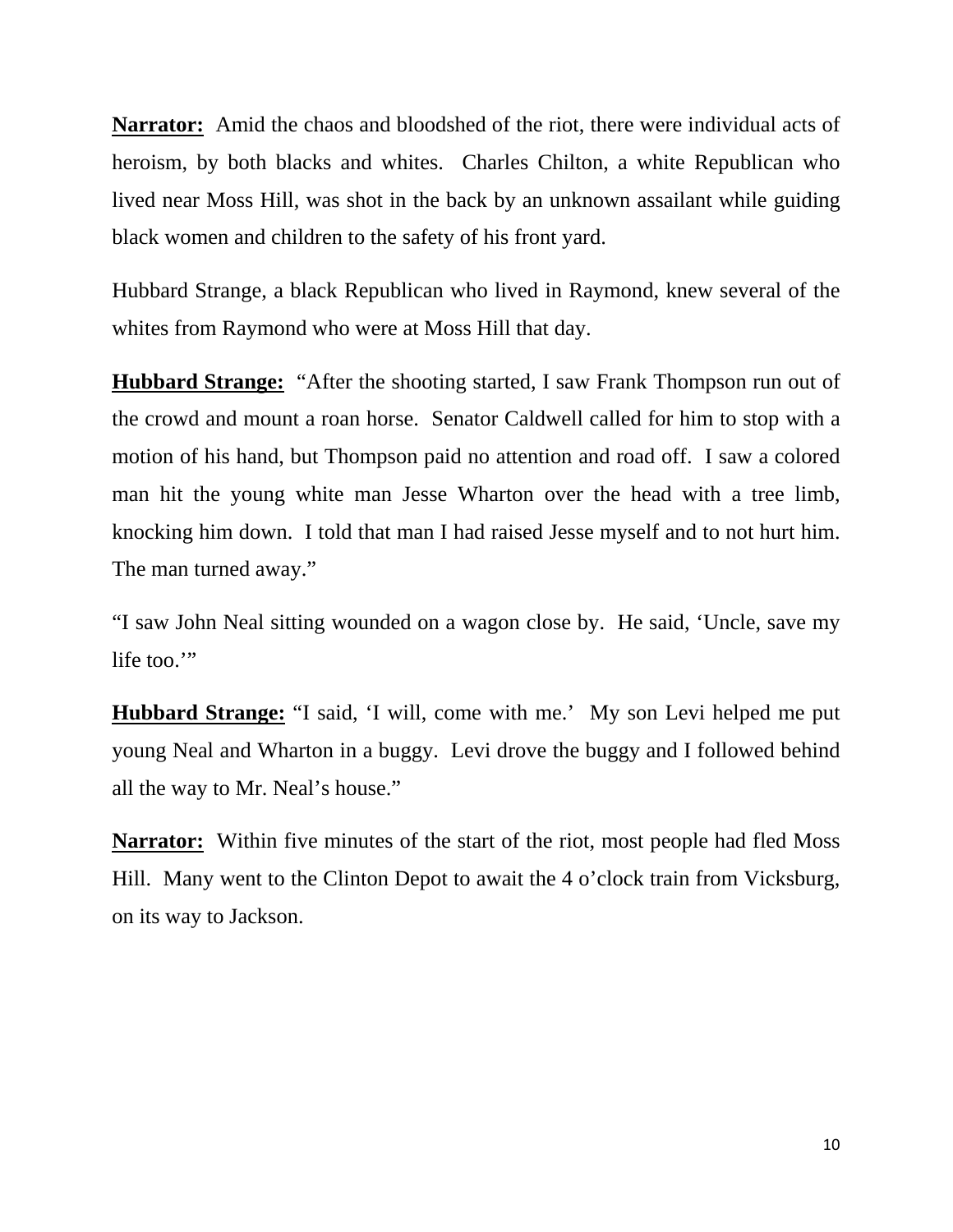**Narrator:** While many boarded the train to escape Clinton and the riot, a large number of armed whites departed the train and made their way toward the scene of the violence. These were "White Liners" from Bolton and Edwards Station, who had organized themselves hours before the riot started. Upon their arrival in Clinton, these vigilantes sent scouts to Moss Hill to determine what had happened.

Later that evening, another group of White Liners from Vicksburg arrived at the Clinton Depot. Calling themselves Modocs, after an Indian tribe in California noted for its vicious attacks on white settlers, these vigilantes began searching for black men. They went to Charles Caldwell's home and confronted his wife, Margaret Ann Caldwell, who was caring for two wounded men. Margaret Caldwell later testified:

**Margaret Ann Caldwell:** "They said to me: 'Tell your husband we are going to kill him if it is two years, or one year, or six; no difference; we are going to kill him anyhow. We have orders to kill him because he belongs to the Republican Party, and sticks up for these negroes, he has got to die.'"

**Narrator:** The immediate death toll of the Clinton Riot included three white men killed and approximately five blacks, two of whom were children. Over the days and weeks that followed dozens more African Americans lay dead – victims of a massacre.

When Governor Adelbert Ames learned of the rioting in Clinton that Saturday afternoon, he sent telegrams to President Ulysses S. Grant and to the United States Attorney General requesting federal assistance to restore order.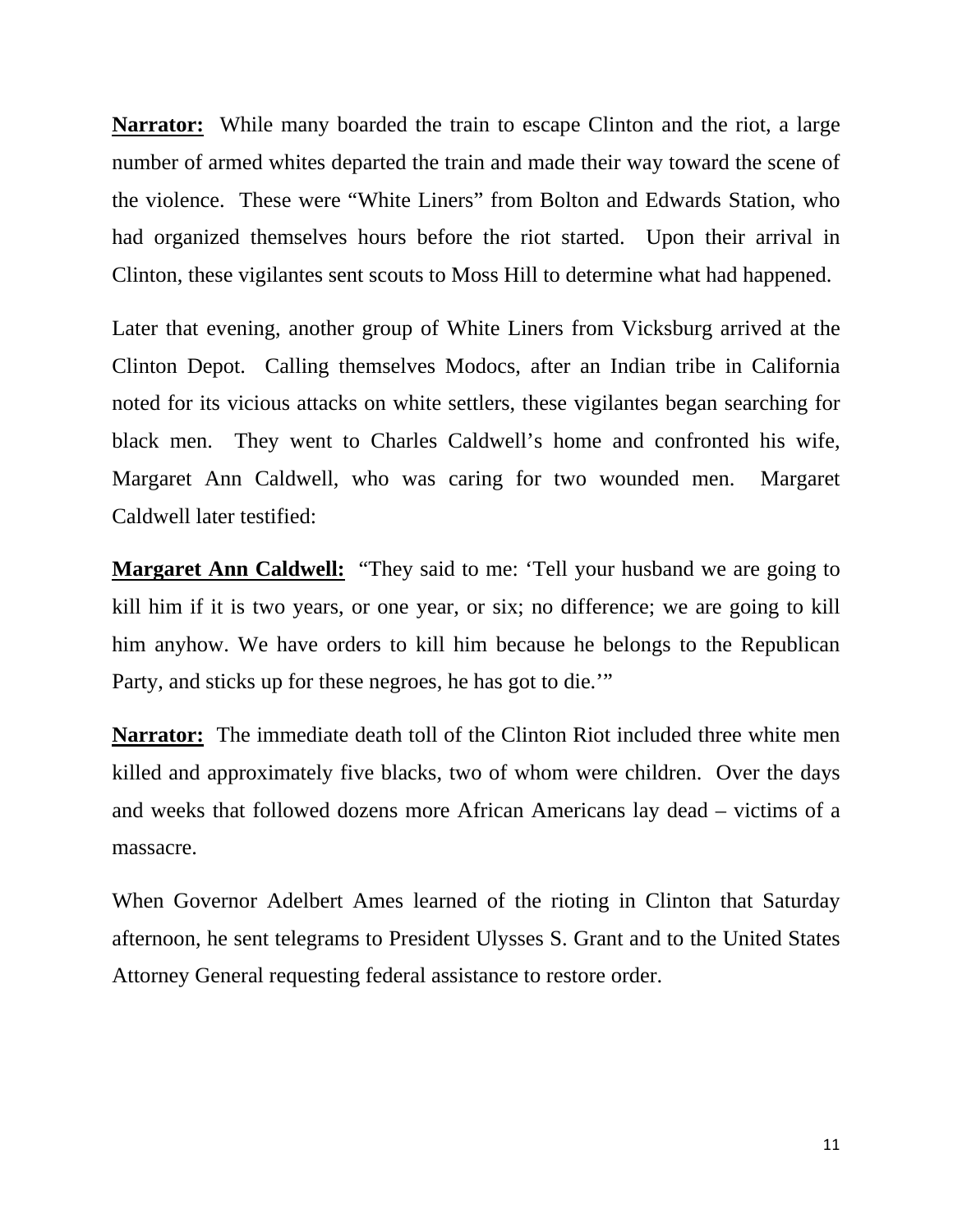President Grant's advisors warned him that further use of federal troops in the South could cost the Republican Party key states in the upcoming presidential election. The national electorate had grown tired of the troubles in the South, and Radical Republicans no longer controlled the United States Congress.

Local educator Sarah Dickey was concerned about President Grant's refusal to act and wrote the following to him on September 23, 1875:

**Sarah Dickey:** "Allow a humble woman to address your Excellency in behalf of the poor oppressed colored people of the Southern states and especially this State. Seeing, as I do that thousands of them are just on the eve of being sacrificed at the hand of the assassin, I cannot hold my peace."

"I was at the republican meeting, held at Clinton on September  $4<sup>th</sup>$ , myself. Was on the ground early and I saw enough with my own eyes to convince any honest person that the Republicans went there for nothing but peace, profit and pleasure, and that the Democrats, who were on the ground, went there for the express purpose of creating a disturbance and killing as many as they could. You hear a great deal about the massacre in Clinton, but you do not hear the worst. It cannot be told. Hoping God's blessing may attend these earnest thoughts."

**Narrator:** When Mississippi experienced civil disorders in Yazoo County and other areas after the Clinton Riot, Governor Ames sent two militia companies to secure weapons stored at Bolton and Edwards Station. Ames believed that White Liners would attempt to seize militia weapons stored there. Senator Charles Caldwell, a captain in the state militia, led one of these companies.

Caldwell's role greatly angered Democrats who accused the governor of trying to provoke a race war to disrupt the November elections. Both parties used the Clinton Riot to further their efforts to win in November.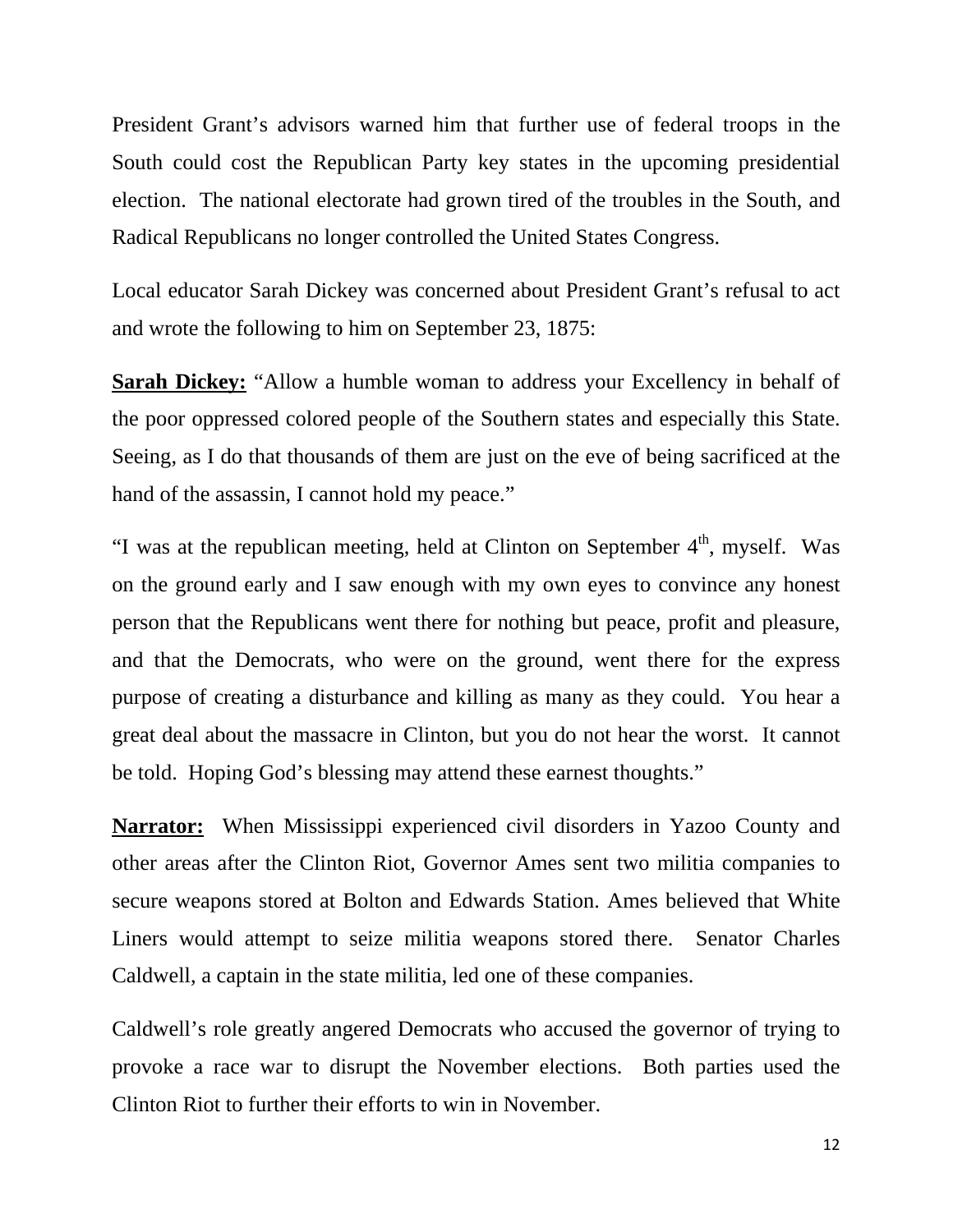**Charles Caldwell:** "We put ads in the newspapers and had our preachers encourage their church people to vote. We knew the Democrats would intimidate colored voters and stuff the ballot boxes. It was discouraging to our people."

"President Grant made it clear after the Clinton Riot that he would not send the United States Army to guarantee a fair election in Mississippi, as he had done before."

"There was intimidation in Hinds County, but colored people voted in large numbers at the Clinton precinct. Judge Amos Johnston and I were elected to the two senate seats representing Hinds and Rankin counties. Judge Johnston had the highest number of votes, but I out-polled him at the Clinton box."

"In spite of all our hard work and best efforts, the Democrats won the state in November, taking control of the state house and the senate with large majorities. I knew it would be difficult for my people when the legislature convened in January."

**Narrator:** Governor Ames, facing impeachment by the newly elected white Democratic legislature, resigned his office in March of 1876 and left the state. After the 1876 presidential election, all federal troops were removed from the South.

As cruel as fate had been to the hopes and political dreams of former slaves and their descendants, an even crueler blow would be dealt to Senator Charles Caldwell on Thursday, December 30, 1875. He had gone fox hunting north of Clinton that morning. His wife gave a detailed account of the events that led to Caldwell's murder when she testified before the Boutwell Committee.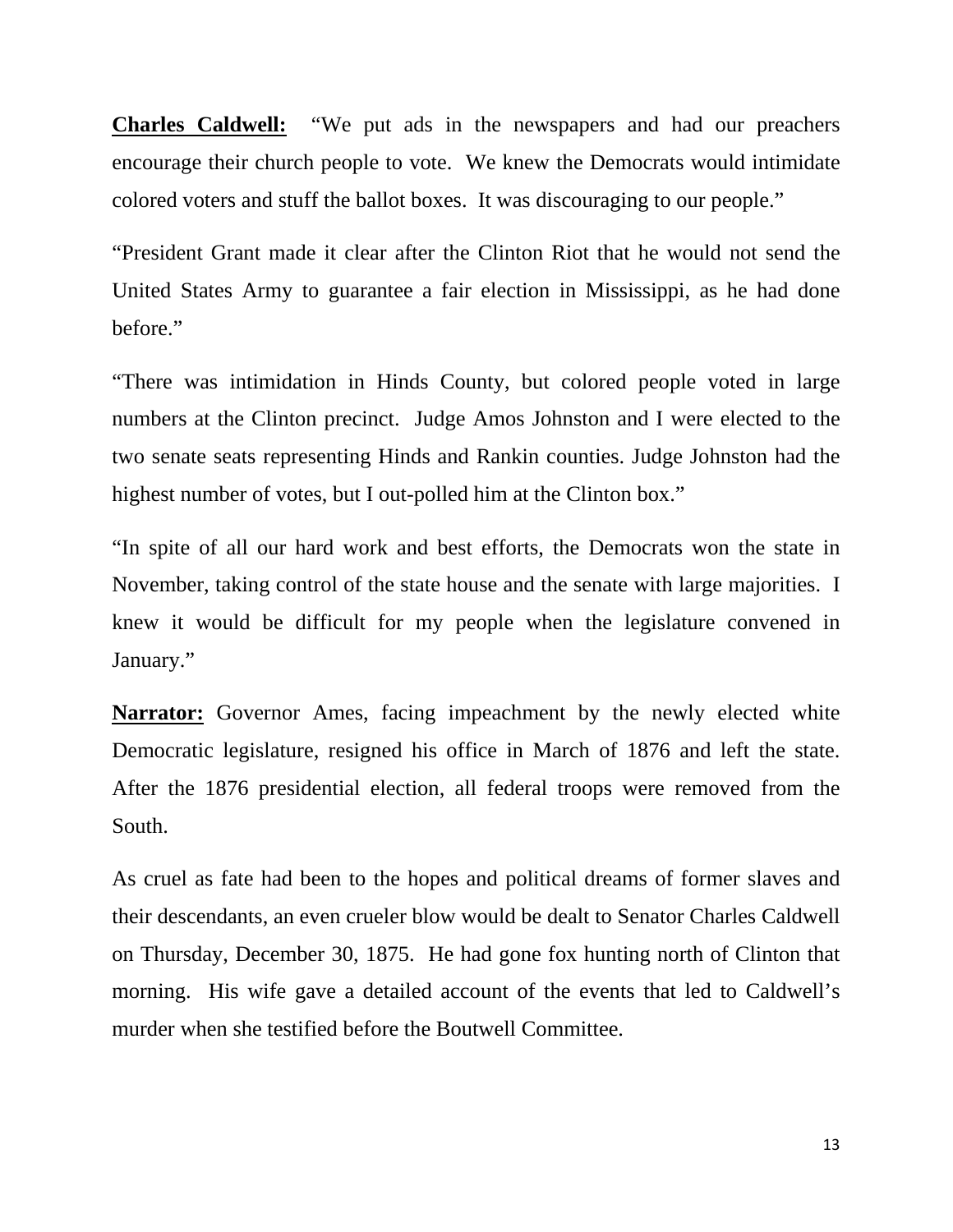**Margaret Ann Caldwell:** "The first trouble was an insult passed on his nephew, David Washington. So they picked a fuss: a white man Waddy Rice in a black smith shop in Clinton. My husband came home about four o'clock in the evening and someone had told him about the fuss picked with his nephew and he walked downtown to see about it. He was in town about a half hour, and came back and ate his dinner, and just between dark and sundown, he goes back down again."

**Margaret Ann Caldwell:** "I did not know what he was doing down there, until just after dusk, and a man, Madison Bell, a colored man, came and said, 'Mrs. Caldwell, you had better go down and see about Mr. Caldwell. I think the white folks will kill him.'"

"I did not go myself but went to Professor Bell and asked him to go and get him. Mr. Bell went and he never came back at all until he came back under arrest."

"I was in my room until just nearly dark. The moon was quite young and the chapel bell rang. I knew the minute the bell tolled what it all meant."

**Narrator:** After the riot in September, townsmen, college faculty, and college students stored pistols and rifles in the basement of the college chapel to be used if and when there was civil unrest in town.

**Margaret Ann Caldwell:** "The young men who lived across the street, when the bell tolled, they ran to the chapel and got their guns. There were 150 guns there."

"I went down town and then all got ahead of me everywhere I went; and some of them wanted to know who I was, but I hid my face as well as I could. As I got to town, I went to go into Mr. Chilton's store and every store was closed just that quick, for it was early, about 6 o'clock."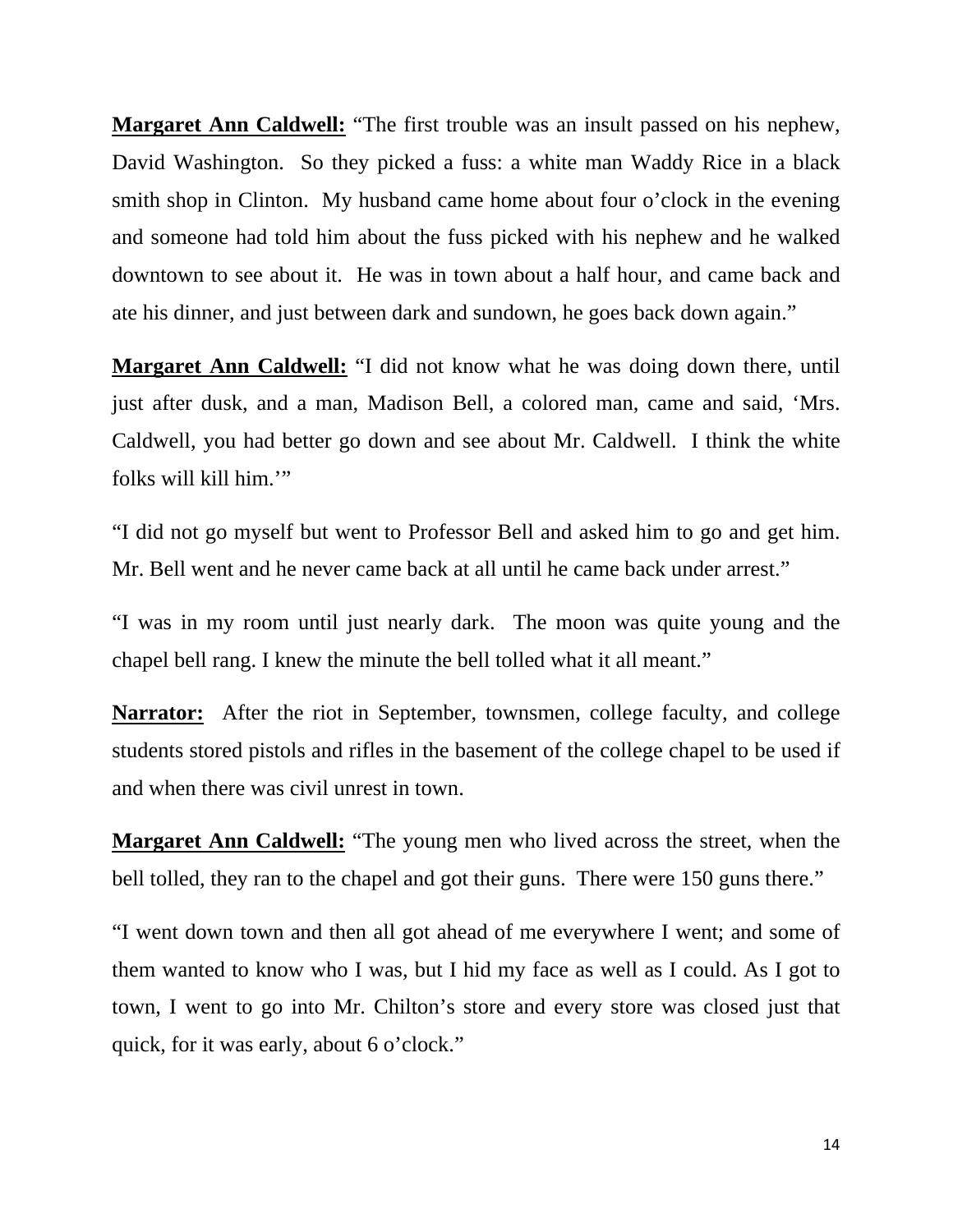**Margaret Ann Caldwell:** "Chilton's was lit up by a big chandelier and as I went over the lumber yard I saw a dead man. I stumbled over him, and as I looked at him I did not know who it was, and I went into Chilton's, and as I put my feet upon the door steps, standing as close, many a few feet, there was Judge Cabaniss, a friend of my husband. And as I went to go in, they cussed me and threatened to hurt me and the judge among the balance; but he said he didn't know me."

"They all stood; nobody would let me go in; they all stood there with their guns. I knew there were two dead men there, but I did not think it was my husband at the time."

**Narrator:** The dead man that Margaret had stumbled over was Sam Caldwell, Charles Caldwell's brother. Sam had come by Chilton's store on his way home from the fields. He was killed by the mob out of fear that he would arouse African Americans in the neighborhood to violence when they discovered that Senator Caldwell had been murdered.

**Margaret Ann Caldwell:** "I stood right there and they said to me, 'If you didn't go away we will make it damned hot for you.' I didn't say anything and walked off, and walked right over the dead man. I stopped and tried to see who he was, but they were cursing at me to get out of town, to get out."

"I went on over to the house, and went upstairs and back to my room and laid down, a widow. After nearly an hour, Parson Nelson came up – Preacher Nelson. He called three or four times and said…"

**Preacher Nelson:** "Answer, Mrs. Caldwell. Don't be afraid, nobody will hurt you."

**Margaret Ann Caldwell:** "I asked him what do you want and he said..."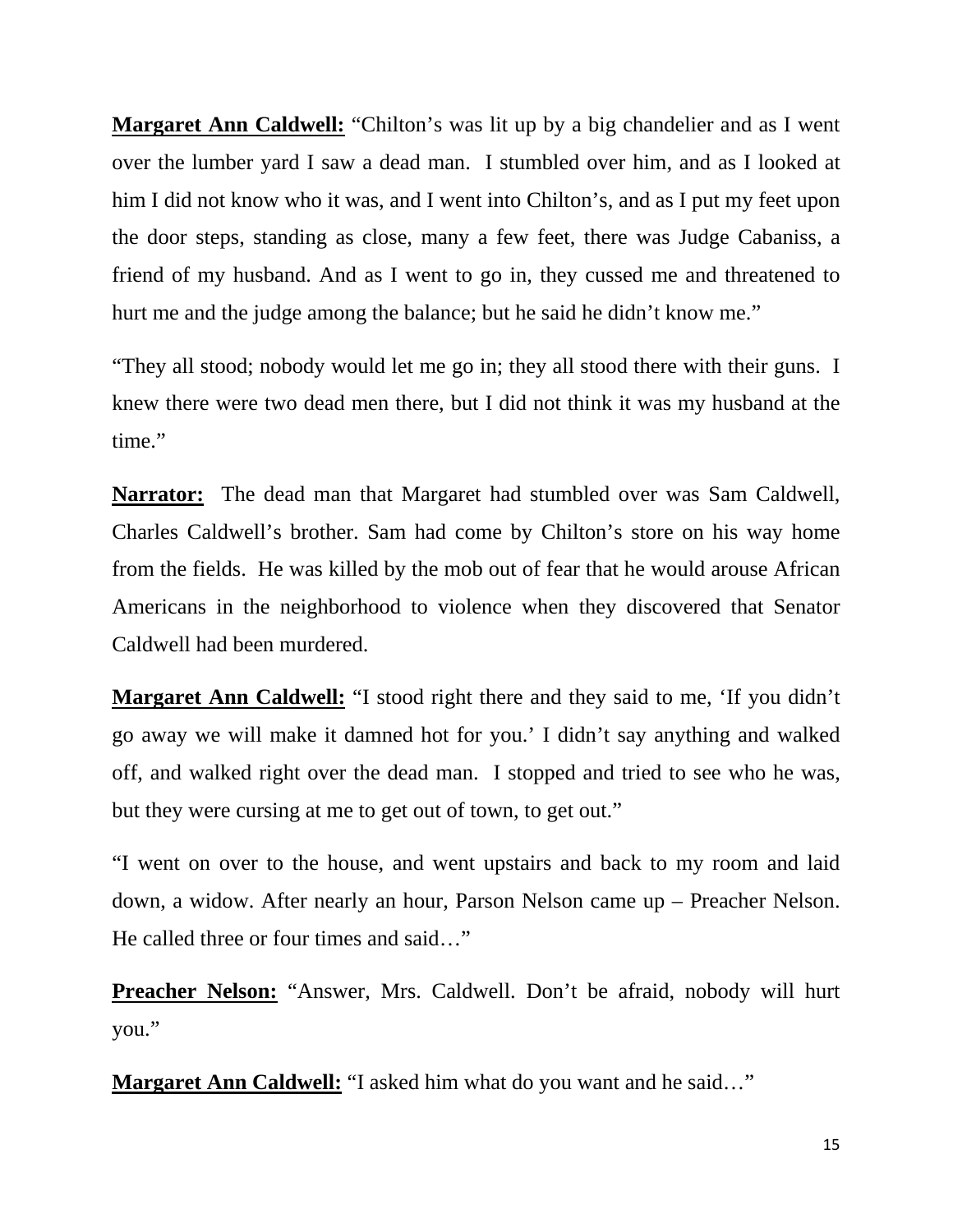**Preacher Nelson:** "Mrs. Caldwell, I have come to tell you the news and it is sad news to you. Your husband is dead, he is killed, and Sam too."

**Margaret Ann Caldwell:** "After a length of time, Professor Hillman, of the Institute, brought the bodies to the house. Professor Hillman and Preacher Nelson carried them into the bedroom, both of them, and put them there; and seen to having them laid out, and fixed up."

**Margaret Ann Caldwell:** "Preacher Nelson said in my presence…"

**Preacher Nelson:** "a braver life never had died than Charles Caldwell. I never saw a man die with a manlier spirit in his life."

**Narrator:** Preacher Nelson told Margaret Caldwell that "Buck" Cabell, a white man and former friend, took her husband to the cellar at Chilton's store for a drink. Caldwell was looking for Waddy Rice, but Cabell insisted that he stay, and the two sat at a table in the cellar.

**Margaret Ann Caldwell:** "When they touched their glasses and were talking, somebody shot right through the back from outside the gate window, and my husband fell to the floor."

"When he was first shot, he called for Judge Cabaniss and for Mr. Chilton, they were all around, and nobody went to his relief, them men standing with their guns."

"He called for Preacher Nelson. Nelson went to the cellar door but was afraid to go in. Nelson called to him two or three times…"

**Preacher Nelson:** "Don't shoot me, Don't shoot me."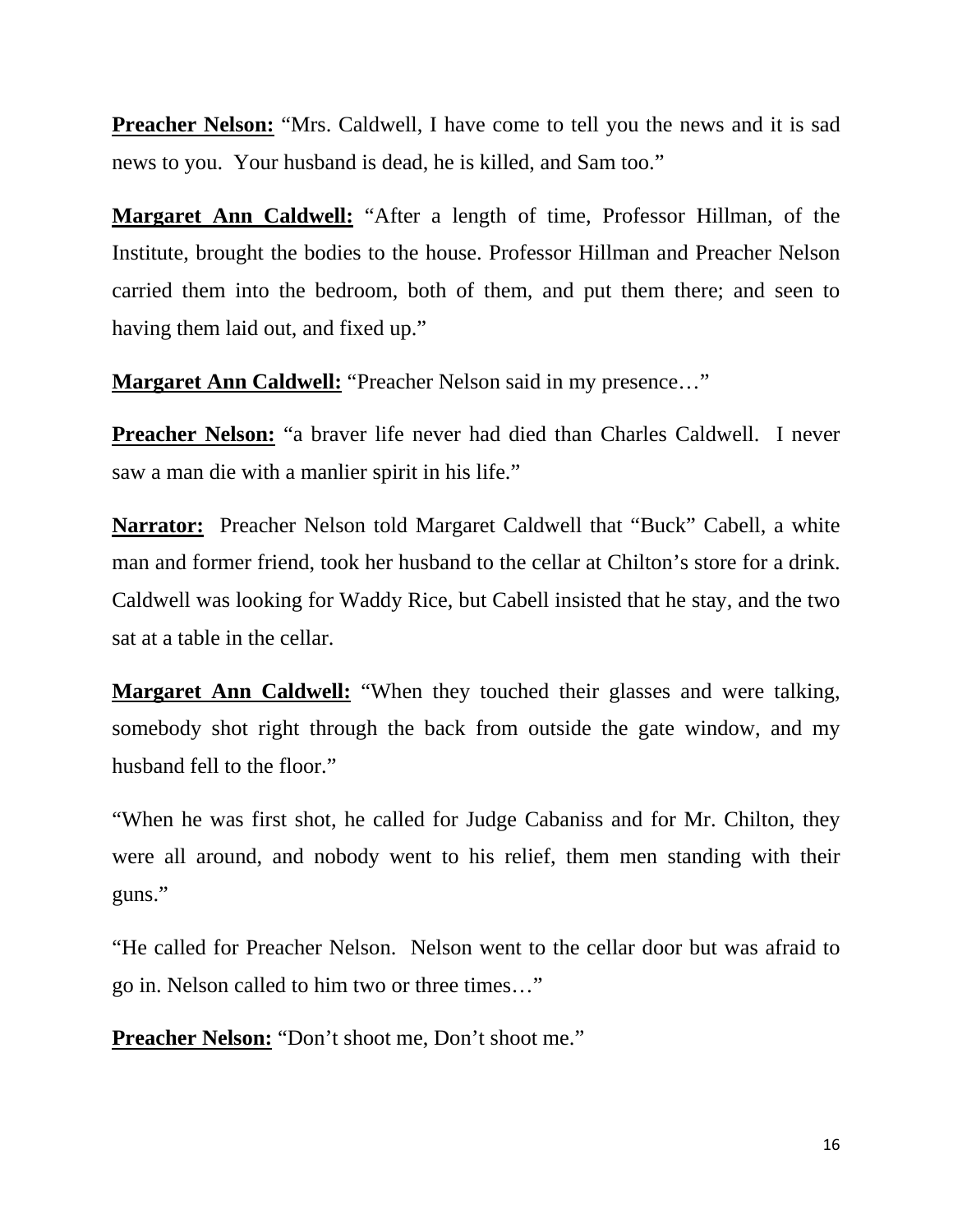**Margaret Ann Caldwell:** "Charles said, he wouldn't hurt him, and asked him to take him out of the cellar, that he wanted to die in the open air."

**Preacher Nelson:** "I carried him to the middle of the street and the men all shouted, "We will deal with him while we've got him; dead men tell no tales."

"I asked them to let him see his wife, but they said no. He stood right there on the street while they riddled him with thirty or forty of their load, they shot all that many times. These were the senator's last words…"

**Charles Caldwell:** "Remember when you kill me, you kill a gentleman and a brave man. Never say you killed a coward. I want you to remember it when I am gone."

**Narrator:** The Clinton Riot signaled the beginning of the end of Reconstruction in Mississippi. After 1875, African American would be systematically excluded from the political process until passage of the Voting Rights Act of 1965. The Clinton Riot - like many other events in the struggle for Civil Rights - is marred by violence and bloodshed. Events of the recent past show us all too clearly that this struggle remains unfinished. According to President Harry Truman, "The only thing new is the history you don't know." By knowing our history, we know ourselves, and by knowing ourselves, we hope that we will be touched, as Abraham Lincoln said, by the better angels of our nature as we strive for decency, reconciliation, and hope.

Here is the roll call of the known dead, victims of the Clinton Riot and its aftermath. There are undoubtedly others whose names remain unknown at this time.